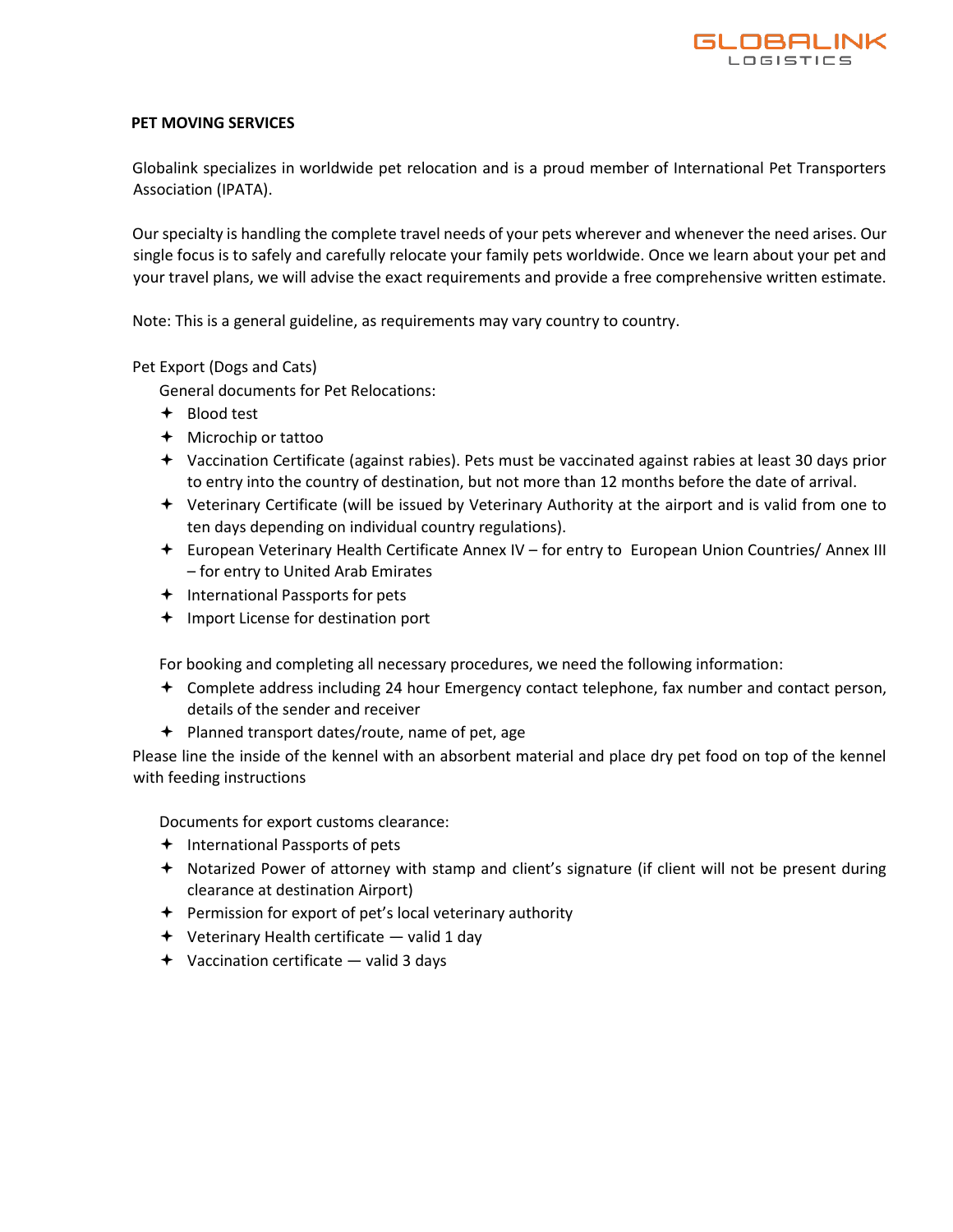

## Pet import (Dogs and Cats)

For the import of dogs and cats as accompanied / unaccompanied baggage the following documents (originals) are needed:

- $\triangleq$  International Veterinary exporting certificate (stating destination city and country)
- $\div$  Pets' international passports
- $\div$  Copies of tickets (if pet is accompanied)
- Waybill
- Copies of owner's passport
- Notarized Power of attorney with stamp and the client's signature (if client will not be present during clearance at destination Airport)
- $\triangleleft$  Address, phone numbers

It is necessary to find out from a Veterinary Station whether imports of dogs/cats from certain countries are permitted and arrange the issuance of the veterinary certificate. Certificate is issued within 1-3 days (depending on individual country regulations) and is valid for a certain period of time.

# Rabies country classifications:

Rabies-free countries: These countries have no incidence of rabies. If you are traveling to one of these countries from a place with a higher incidence of rabies, your pet will likely require an additional blood test, a microchip and international pet passport and be subject to a quarantine period upon arrival. Countries Include, but not limited to: UK, Australia, Iceland, Japan, Singapore.

Rabies -controlled countries: These countries have a low, but not non-existent, incidence of rabies. Pets traveling to these countries generally need an additional blood test and microchips and may require a quarantine period upon arrival. Countries Include, but not limited to: USA, most EU Countries, Canada, Russia, and the UAE.

High rabies countries: Most of these countries require only a pet passport and sometimes an import permit. Usually they do not require an additional blood test or microchip. However, if you travel from these countries to a country with a lower incidence of rabies, your pet is likely to be subjected to an additional blood test and quarantine upon arrival. Countries Include, but not limited to: China, India, most (but not all) countries in the Middle East, most (but not all) countries in Southeast Asia and most (but not all) CIS countries.

Quarantine rules and terms can be extremely detailed and vary depending on origin and destination country. For more information, please contact your Globalink Representative.

# Kennel Requirements

Kindly note that your pet must travel in an IATA compliant pet crate and meet certain additional requirements depending on the airline. Usually it is considered best to have one animal per container, but the IATA rules state that two animals can share the same container if the animals are under 14 kg (30 lbs) and are of the same species and compatible. It is up to the airline to set their own rules and most of them do.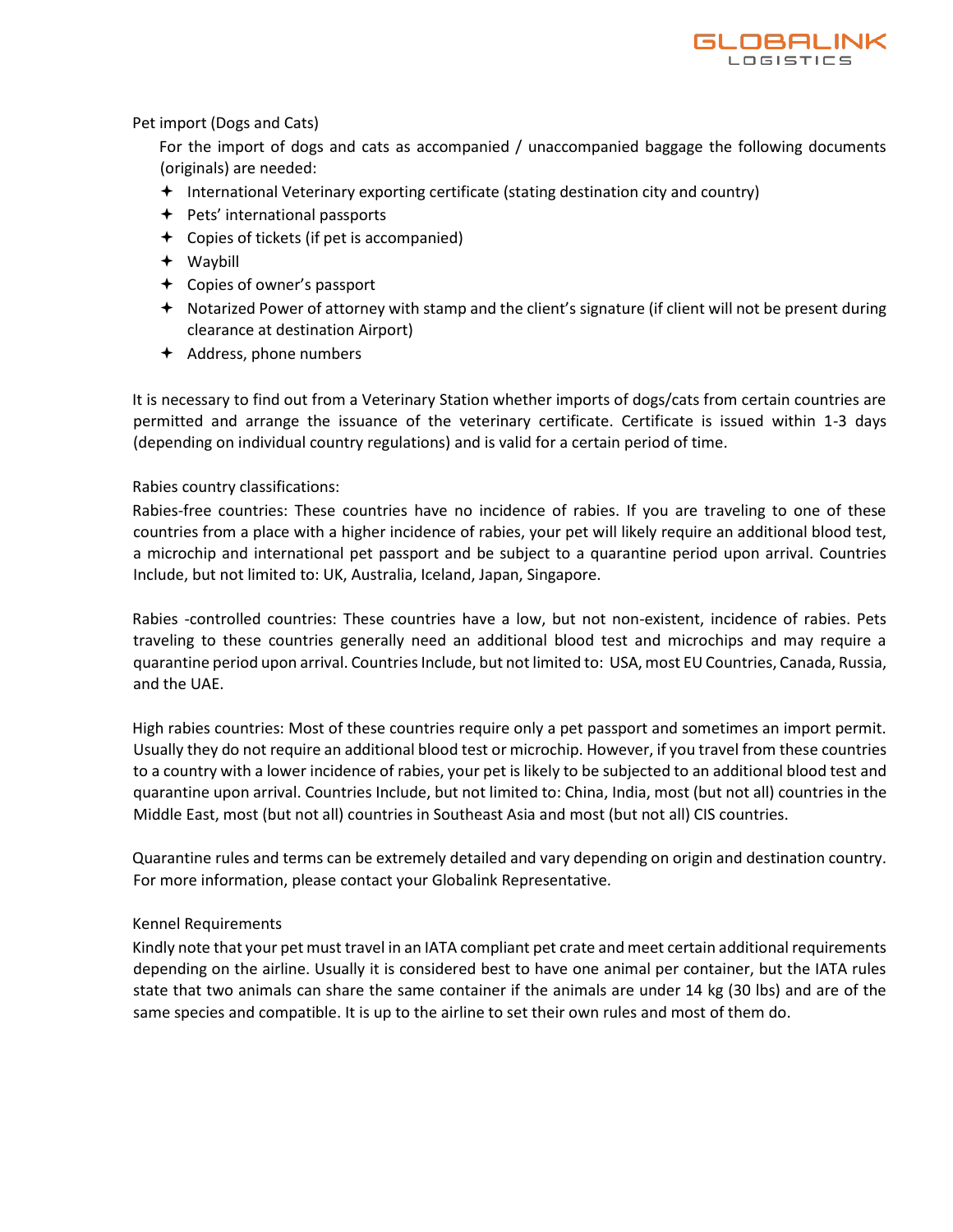

Normally a pet kennel must:

- Have proper space for pet to stand (without touching the top of the cage), turn around and lie down in a natural position
- $+$  Have a solid, leak-proof bottom covered with plenty of absorbent material (do not use straw)  $+$  Latch securely
- $\triangle$  Container must be clean and constructed of non-toxic materials
- $\div$  Be adequately ventilated

Please see below common pet kennel sizes (in inches) for your information:

Pet crate #100 SMALL (small cats and dogs) - 21x16x15 in.

Pet crate #200 MEDIUM (small cats and dogs) - 27x20x22 in.

Pet crate #300 INTERMEDIATE (small to medium dogs) - 32x22x24 in.

Pet crate #400 LARGE (Medium to Large dogs) - 36x24x27 in.

Pet crate #500 X-LARGE (Large dogs) - 40x27x30 in.

Pet crate #700 GIANT (Very Large dogs) - 48x32x35 in.

Measuring your pet



In order to be sure that you are purchasing the right kennel for your pet, you must measure it as per the chart below:

Pet Measurement:

A = length of the pet from tip of nose to root of tail.

B = height from ground to top of leg or elbow joint

C = width across right & left shoulders

D = height of the pet in natural standing position from ground to the top of the head or the tip of the ear in erect ear breeds. (For a cat you might find it easier to measure height while cat is sitting with head erect)

Minimum Container Dimensions are:

Length =  $A+1/2$  of B

Width =  $C \times 2$  (1 pet) or  $C \times 3$  (2 pets) Height

 $= D + 5$  cm

Always try to measure or check if pet has around 5 to 7 cm height from the ears to the ceiling of the kennel. Take time to accustom your pet to the crate in which it will be traveling to lessen stress during the journey. Remove toys, leash and other small items the from kennel for your pet's safety. Leash can be taped to kennel from outside.